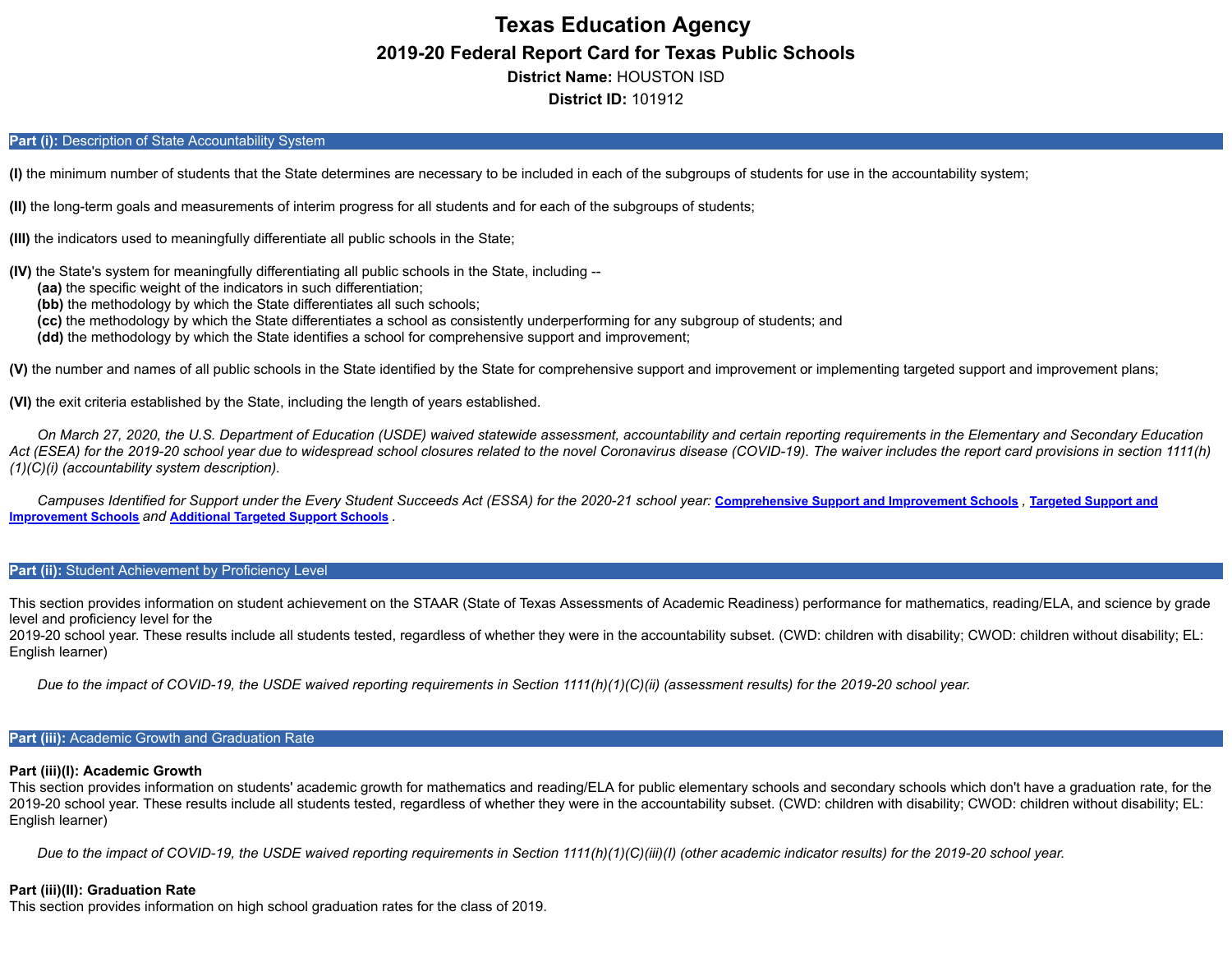|                                                                     | All   | <b>African</b>                    |       |       | American |        | <b>Pacific</b>           | <b>Two or More</b> | Econ          |            |                 |                       | <b>Foster</b>     |
|---------------------------------------------------------------------|-------|-----------------------------------|-------|-------|----------|--------|--------------------------|--------------------|---------------|------------|-----------------|-----------------------|-------------------|
|                                                                     |       | <b>Students American Hispanic</b> |       | White | Indian   | Asian  | <b>Islander</b>          | Races              | <b>Disady</b> | <b>CWD</b> | EL <sup>^</sup> | Homeless <sup>^</sup> | Care <sup>^</sup> |
| <b>Federal Graduation Rates</b>                                     |       |                                   |       |       |          |        |                          |                    |               |            |                 |                       |                   |
| 4-year Longitudinal Cohort Graduation Rate (Gr 9-12): Class of 2019 |       |                                   |       |       |          |        |                          |                    |               |            |                 |                       |                   |
| <b>All Students</b>                                                 | 79.2% | 78.9%                             | 78.5% | 79.5% | 78.9%    | 91.2%  | 66.7%                    | 79.1%              | 79.1%         | 63.9%      | 57.9%           | 75.5%                 | 20.6%             |
| CWD                                                                 | 63.9% | 59.2%                             | 67.1% | 59.2% |          | 100.0% | $\star$                  | 60.0%              | 64.2%         | 63.9%      | 72.7%           | 67.7%                 | 18.2%             |
| <b>CWOD</b>                                                         | 80.5% | 81.7%                             | 79.4% | 80.6% | 78.4%    | 91.1%  | 63.6%                    | 79.8%              | 80.5%         |            | 56.9%           | 76.3%                 | 21.7%             |
| EL <sup>^</sup>                                                     | 57.9% | 64.2%                             | 56.8% | 64.0% | 62.5%    | 69.0%  | $\overline{\phantom{0}}$ |                    | 61.4%         | 72.7%      | 57.9%           | 60.0%                 | $\star$           |
| Male                                                                | 75.2% | 74.1%                             | 74.1% | 79.5% | 76.2%    | 88.7%  | 50.0%                    | 75.0%              | 74.9%         | 62.0%      | 53.9%           | 70.4%                 | 6.3%              |
| Female                                                              | 83.2% | 83.5%                             | 83.1% | 79.5% | 82.4%    | 94.0%  |                          | 82.6%              | 83.2%         | 67.7%      | 63.5%           | 80.3%                 | 33.3%             |

'\*' Indicates results are masked due to small numbers to protect student confidentiality.

 $'$ -' Indicates there are no students in the group.<br> $'$ <sup>1</sup>

Ever in grades 9-12

#### **Part (iv):** English Language Proficiency

This section provides information on the number and percentage of English learners achieving English language proficiency based on the 2020 TELPAS (Texas English Language Proficiency Assessment System) data.(EL: English learner)

*Due to the impact of COVID-19, the USDE waived reporting requirements in Section 1111(h)(1)(C)(iv) (English language proficiency results) for the 2019-20 school year.*

#### Part (v): School Quality or Student Success (SQSS)

This section provides information on the other indicator of school quality or student success, which is college, career and military readiness (CCMR) for high schools and average performance rate of the three STAAR performance levels of all students, regardless of whether they were in the accountability subset, for elementary and secondary schools without a graduation rate. (CWD: children with disability; EL: English learner)

*Due to the impact of COVID-19, the USDE waived reporting requirements in Section 1111(h)(1)(C)(v) (school quality or student success indicator results) for the 2019-20 school year for elementary schools and secondary schools without a graduation rate. For secondary schools with CCMR (college, career, and military readiness) data, the results are reported.*

| <b>School Quality (College, Career, and Military Readiness Performance)</b> | All<br><b>Students</b> | African<br>American Hispanic |     | White | American<br>Indian | Asian | <b>Pacific</b><br><b>Islander</b> | Two or More<br>Races | Econ<br><b>Disady</b> | <b>CWD</b> | EL  |
|-----------------------------------------------------------------------------|------------------------|------------------------------|-----|-------|--------------------|-------|-----------------------------------|----------------------|-----------------------|------------|-----|
| %Students meeting CCMR                                                      | 67%                    | 63%                          | 67% | 66%   | 56%                | 85%   | 60%                               | 79%                  | 66%                   | 54%        | 44% |

'\*' Indicates results are masked due to small numbers to protect student confidentiality.

Indicates there are no students in the group.

#### **Part (vi):** Goal Meeting Status

This section provides information on the progress of all students and each student group toward meeting the long-term goals or interim objectives on STAAR academic performance, federal graduation rate, and English learners' language proficiency. (CWD: children with disability; EL: English learner)

*Due to the impact of COVID-19, the USDE waived reporting requirements in Section 1111(h)(1)(C)(vi) (progress toward meeting long-term goals and measurements of interim progress) for the 2019-20 school year.*

#### **Part (vii):** STAAR Participation

This section provides the percentage of students assessed and not assessed on STAAR for mathematics, reading/ELA, and science. (CWD: children with disability; CWOD: children without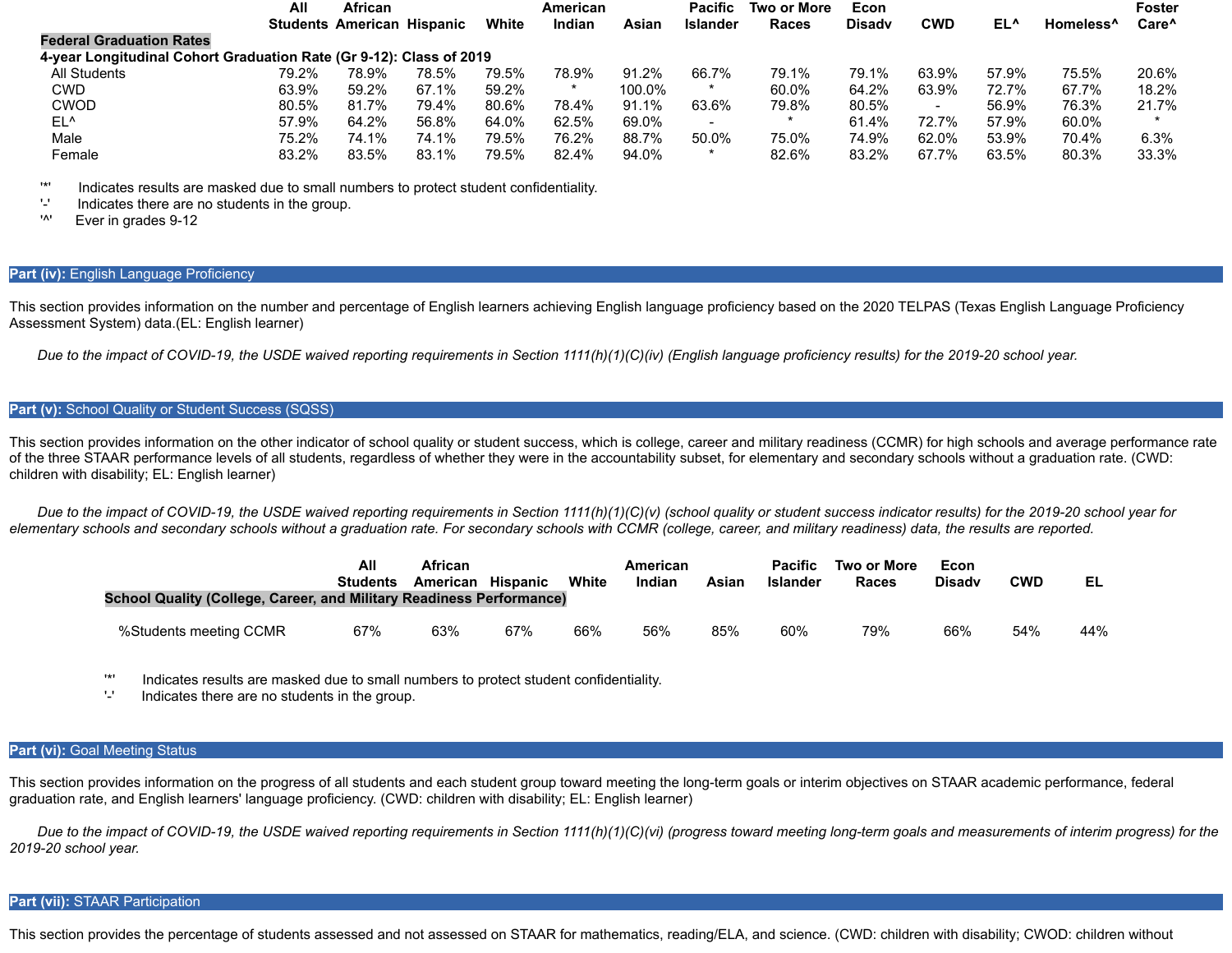*Due to the impact of COVID-19, the USDE waived reporting requirements in Section 1111(h)(1)(C)(vii) (percentage of students assessed and not assessed) for the 2019-20 school year.*

# **Part (viii):** Civil Rights Data

Part (viii)(I) This section provides information from the 2017-18 Civil Right Data Collection (CRDC) surveys, submitted by school districts to the Office for Civil Rights on measures of school quality, climate, and safety, including counts of in-school suspensions, out-of-school suspensions, expulsions, school related arrests, referrals to law enforcement, chronic absenteeism (including both excused and unexcused absences), incidences of violence, including bullying and harassment. (EL: English learner)

|                                                               |        |                |                   |                 |                |                |                         |                 |                |                | <b>Students</b>                   |
|---------------------------------------------------------------|--------|----------------|-------------------|-----------------|----------------|----------------|-------------------------|-----------------|----------------|----------------|-----------------------------------|
|                                                               |        |                |                   |                 |                | Indian or      |                         |                 | Two or         |                | <b>Students</b><br>with           |
|                                                               |        | <b>Total</b>   | African           |                 |                | Alaska         |                         | <b>Pacific</b>  | <b>More</b>    |                | with<br><b>Disabilities</b>       |
|                                                               |        |                | students American | <b>Hispanic</b> | White          | <b>Native</b>  | Asian                   | <b>Islander</b> | Races          | EL.            | <b>Disabilities (Section 504)</b> |
| <b>Students Without Disabilities</b><br>In-School Suspensions |        |                |                   |                 |                |                |                         |                 |                |                |                                   |
|                                                               | Male   | 5,904          | 2,002             | 3,614           | 178            | 5              | 75                      | 3               | 27             | 1,720          |                                   |
|                                                               | Female | 3,933          | 1,447             | 2,363           | 73             | 5              | 27                      | 3               | 15             | 810            |                                   |
|                                                               | Total  | 9,837          | 3,449             | 5,977           | 251            | $10$           | 102                     | 6               | 42             | 2,530          |                                   |
| Out-of-School Suspensions                                     |        |                |                   |                 |                |                |                         |                 |                |                |                                   |
|                                                               | Male   | 6,116          | 2,672             | 3,169           | 169            | 9              | 59                      | 5               | 33             | 1,562          |                                   |
|                                                               | Female | 3,944          | 2,085             | 1,755           | 60             | $\overline{7}$ | 13                      | 1               | 23             | 677            |                                   |
|                                                               | Total  | 10,060         | 4,757             | 4,924           | 229            | 16             | 72                      | 6               | 56             | 2,239          |                                   |
| Expulsions                                                    |        |                |                   |                 |                |                |                         |                 |                |                |                                   |
| <b>With Educational Services</b>                              | Male   | 31             | 13                | 17              | $\mathbf 1$    | 0              | 0                       | 0               | 0              | 7              |                                   |
|                                                               | Female | 3              | $\mathbf{1}$      | $\overline{2}$  | 0              | 0              | 0                       | 0               | 0              |                |                                   |
|                                                               | Total  | 34             | 14                | 19              | $\mathbf 1$    | $\pmb{0}$      | $\mathbf 0$             | 0               | 0              | 8              |                                   |
| <b>Without Educational Services</b>                           | Male   | $\mathbf 0$    | 0                 | $\Omega$        | 0              | 0              | $\mathbf 0$             | 0               | 0              | $\Omega$       |                                   |
|                                                               | Female | 0              | 0                 | 0               | 0              | $\pmb{0}$      | 0                       | $\pmb{0}$       | 0              | 0              |                                   |
|                                                               | Total  | 0              | 0                 | $\Omega$        | 0              | 0              | $\mathbf{0}$            | 0               | 0              |                |                                   |
| <b>Under Zero Tolerance Policies</b>                          | Male   | 19             | 4                 | 14              | 1              | 0              | $\Omega$                | 0               | $\mathbf{0}$   | 6              |                                   |
|                                                               | Female | $\overline{1}$ | 0                 | $\overline{1}$  | 0              | 0              | 0                       | 0               | 0              |                |                                   |
|                                                               | Total  | 20             | 4                 | 15              | 1              | $\Omega$       | $\Omega$                | 0               | $\Omega$       | $\overline{7}$ |                                   |
| <b>School-Related Arrests</b>                                 |        |                |                   |                 |                |                |                         |                 |                |                |                                   |
|                                                               | Male   | 385            | 149               | 222             | 9              | 0              | -1                      | 0               | 4              | 86             |                                   |
|                                                               | Female | 162            | 77                | 79              | $\mathbf 5$    | 0              | 0                       | 0               | 1              | 24             |                                   |
|                                                               | Total  | 547            | 226               | 301             | 14             | 0              | $\overline{\mathbf{1}}$ | 0               | 5              | 110            |                                   |
| Referrals to Law Enforcement                                  |        |                |                   |                 |                |                |                         |                 |                |                |                                   |
|                                                               | Male   | 389            | 151               | 222             | 11             | 0              | -1                      | 0               | 4              | 83             |                                   |
|                                                               | Female | 162            | 77                | 79              | 5              | 0              | $\pmb{0}$               | 0               | $\overline{1}$ | 25             |                                   |
|                                                               | Total  | 551            | 228               | 301             | 16             | 0              | $\overline{1}$          | 0               | 5              | 108            |                                   |
| <b>Students With Disabilities</b><br>In-School Suspensions    |        |                |                   |                 |                |                |                         |                 |                |                |                                   |
|                                                               | Male   | 1,074          | 479               | 552             | 30             | 1              | 4                       | 0               | 8              | 233            | 308                               |
|                                                               | Female | 377            | 181               | 186             | $\overline{7}$ | 0              | 0                       | 0               | 3              | 59             | 108                               |
|                                                               | Total  | 1,451          | 660               | 738             | 37             | 1              | 4                       | 0               | 11             | 292            | 416                               |
| Out-of-School Suspensions                                     |        |                |                   |                 |                |                |                         |                 |                |                |                                   |
|                                                               | Male   | 1,431          | 793               | 554             | 63             | 3              | 4                       | 0               | 14             | 234            | 420                               |
|                                                               | Female | 448            | 280               | 147             | 19             | 0              | 0                       | 0               | $\overline{c}$ | 49             | 135                               |
|                                                               | Total  | 1,879          | 1,073             | 701             | 82             | 3              | 4                       | 0               | 16             | 283            | 555                               |
| <b>Expulsions</b>                                             |        |                |                   |                 |                |                |                         |                 |                |                |                                   |
| <b>With Educational Services</b>                              | Male   | 12             | 6                 | 5               | 1              | 0              | 0                       | 0               | 0              |                | 6                                 |
|                                                               | Female | 0              | 0                 | $\mathbf 0$     | 0              | 0              | 0                       | 0               | 0              | 0              | $\mathbf 0$                       |
|                                                               | Total  | 12             | 6                 | 5               | 1              | 0              | 0                       | 0               | 0              |                | 6                                 |
| <b>Without Educational Services</b>                           | Male   | 0              | 0                 | $\mathbf 0$     | 0              | 0              | 0                       | 0               | 0              | 0              | $\mathbf 0$                       |
|                                                               | Female | $\mathbf 0$    | 0                 | $\mathbf 0$     | $\mathbf 0$    | 0              | $\mathbf 0$             | 0               | $\mathbf 0$    | $\mathbf 0$    | $\mathbf 0$                       |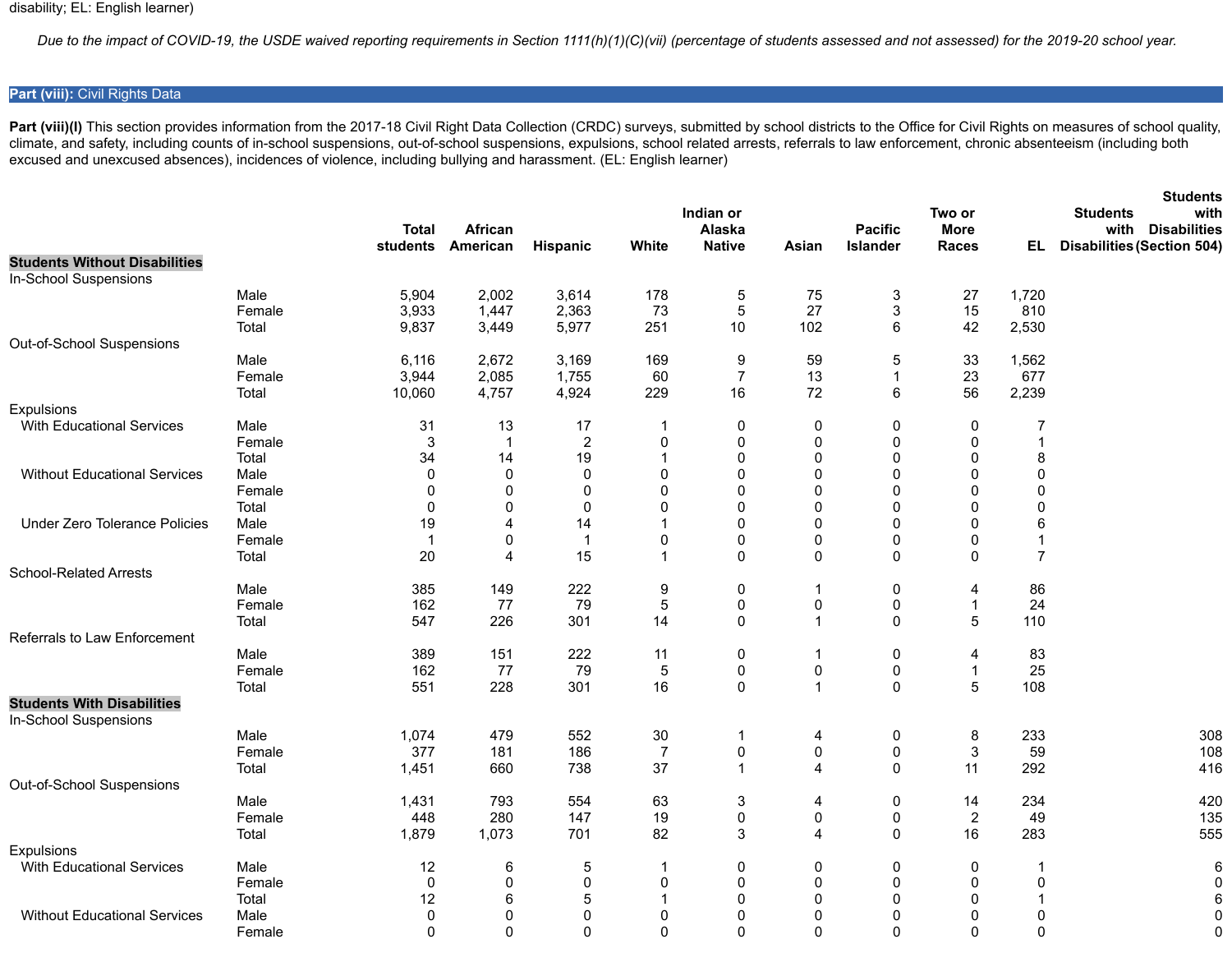|                                      |        |              |          |          |             |               |              |                 |              |       | <b>Students</b>                   |                |
|--------------------------------------|--------|--------------|----------|----------|-------------|---------------|--------------|-----------------|--------------|-------|-----------------------------------|----------------|
|                                      |        |              |          |          |             | Indian or     |              |                 | Two or       |       | <b>Students</b>                   | with           |
|                                      |        | <b>Total</b> | African  |          |             | Alaska        |              | <b>Pacific</b>  | <b>More</b>  |       | with<br><b>Disabilities</b>       |                |
|                                      |        | students     | American | Hispanic | White       | <b>Native</b> | Asian        | <b>Islander</b> | <b>Races</b> | EL    | <b>Disabilities (Section 504)</b> |                |
|                                      | Total  | 0            | 0        |          | 0           | 0             | 0            | 0               |              | 0     |                                   |                |
| <b>Under Zero Tolerance Policies</b> | Male   |              | 5        |          |             |               | 0            |                 |              |       |                                   |                |
|                                      | Female |              | 0        |          |             |               | 0            |                 |              |       |                                   |                |
|                                      | Total  | 9            | 5        | 3        |             | 0             | 0            | $\mathbf 0$     |              |       |                                   |                |
| <b>School-Related Arrests</b>        |        |              |          |          |             |               |              |                 |              |       |                                   |                |
|                                      | Male   | 84           | 46       | 32       | 4           |               | 0            | 0               |              | 8     |                                   | 33             |
|                                      | Female | 25           | 13       | 11       |             | $\Omega$      | 0            |                 |              |       |                                   |                |
|                                      | Total  | 109          | 59       | 43       | $\mathbf b$ |               | $\mathbf{0}$ | $\Omega$        |              | 9     |                                   | 38             |
| Referrals to Law Enforcement         |        |              |          |          |             |               |              |                 |              |       |                                   |                |
|                                      | Male   | 83           | 46       | 31       | 4           |               | 0            | 0               |              | 9     |                                   | 29             |
|                                      | Female | 25           | 13       | 11       |             | 0             | 0            | 0               |              |       |                                   |                |
|                                      | Total  | 108          | 59       | 42       | 5           |               | $\mathbf{0}$ | $\mathbf 0$     |              | 10    |                                   | 34             |
| <b>All Students</b>                  |        |              |          |          |             |               |              |                 |              |       |                                   |                |
| <b>Chronic Absenteeism</b>           |        |              |          |          |             |               |              |                 |              |       |                                   |                |
|                                      | Male   | 15,574       | 5,825    | 8,547    | 836         | 44            | 150          | 13              | 159          | 3,548 | 2,816                             |                |
|                                      | Female | 13,434       | 5,044    | 7,406    | 672         | 46            | 124          | 8               | 134          | 2,641 | 1,355                             |                |
|                                      | Total  | 29,008       | 10,869   | 15,953   | 1,508       | 90            | 274          | 21              | 293          | 6,189 | 4,171                             | $\blacksquare$ |

|                                                                            | <b>Total</b> |
|----------------------------------------------------------------------------|--------------|
| Incidents of Violence                                                      |              |
| Incidents of rape or attempted rape                                        |              |
| Incidents of sexual assault (other than rape)                              |              |
| Incidents of robbery with a weapon                                         |              |
| Incidents of robbery with a firearm or explosive device                    |              |
| Incidents of robbery without a weapon                                      |              |
| Incidents of physical attack or fight with a weapon                        |              |
| Incidents of physical attack or fight with a firearm or explosive device   |              |
| Incidents of physical attack or fight without a weapon                     | 2,449        |
| Incidents of threats of physical attack with a weapon                      |              |
| Incidents of threats of physical attack with a firearm or explosive device |              |
| Incidents of threats of physical attack without a weapon                   | 139          |
| Incidents of possession of a firearm or explosive device                   |              |
| Allegations of Harassment or bullying                                      |              |
| On the basis of sex                                                        |              |
| On the basis of race                                                       |              |
| On the basis of disability                                                 |              |
| On the basis of sexual orientation                                         |              |
| On the basis of religion                                                   |              |
|                                                                            |              |

Part (viii)(II) This section provides information from the 2017-18 Civil Right Data Collection (CRDC) surveys, submitted by school districts to the Office for Civil Rights, on the number of students enrolled in preschool programs and accelerated coursework to earn postsecondary credit while still in high school.

| Preschool Programs |        | <b>Total</b><br>students | African<br>American | <b>Hispanic</b> | White | Indian or<br>Alaska<br><b>Native</b> | Asian | <b>Pacific</b><br>Islander | Two or<br><b>More</b><br>Races | EL    | <b>Students</b><br>with<br><b>Disabilities</b> |
|--------------------|--------|--------------------------|---------------------|-----------------|-------|--------------------------------------|-------|----------------------------|--------------------------------|-------|------------------------------------------------|
|                    | Male   | 7,523                    | ,932                | 4,936           | 319   |                                      | 274   |                            | 53                             | 3,395 | 483                                            |
|                    | Female | 7,396                    | 2,020               | 4,795           | 278   | 10                                   | 238   |                            | 52                             | 3,375 | 160                                            |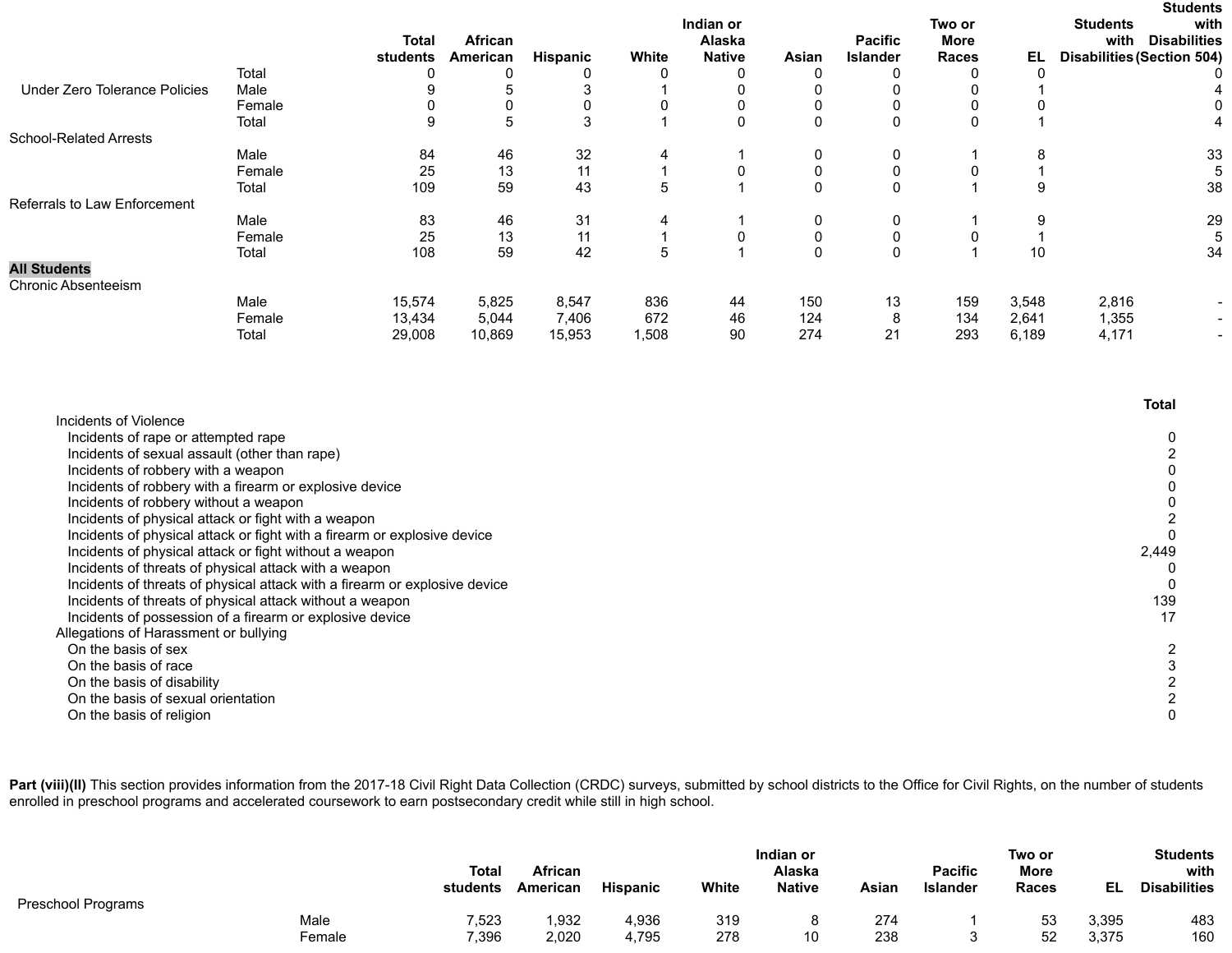|                                      |        |          |                |                 |       | Indian or     |       |                 | Two or       |       | <b>Students</b>     |
|--------------------------------------|--------|----------|----------------|-----------------|-------|---------------|-------|-----------------|--------------|-------|---------------------|
|                                      |        | Total    | <b>African</b> |                 |       | Alaska        |       | <b>Pacific</b>  | More         |       | with                |
|                                      |        | students | American       | <b>Hispanic</b> | White | <b>Native</b> | Asian | <b>Islander</b> | <b>Races</b> | EL    | <b>Disabilities</b> |
|                                      | Total  | 14,919   | 3,952          | 9.731           | 597   | 18            | 512   |                 | 105          | 6,770 | 643                 |
| <b>Accelerated Coursework</b>        |        |          |                |                 |       |               |       |                 |              |       |                     |
| <b>Advanced Placement Courses</b>    | Male   | 7.212    | 1,310          | 4,219           | 952   | 11            | 627   | 6               | 87           | 414   | 119                 |
|                                      | Female | 8,892    | 847,،          | 5.170           | 1.108 | 20            | 620   | 12              | 115          | 456   | 70                  |
|                                      | Total  | 16.104   | 3,157          | 9.389           | 2,060 | 31            | 1.247 | 18              | 202          | 870   | 189                 |
| International Baccalaureate Courses  | Male   | 913      | 176            | 374             | 229   |               | 112   |                 | 17           | 32    | 5                   |
|                                      | Female | 1.242    | 274            | 534             | 263   |               | 138   |                 | 29           | 39    | 3                   |
|                                      | Total  | 2.155    | 450            | 908             | 492   |               | 250   |                 | 46           | 71    | 8                   |
| Dual Enrollment/Dual Credit Programs | Male   | 1,398    | 252            | 1.000           | 83    |               | 54    |                 |              | 38    | 34                  |
|                                      | Female | 2.022    | 416            | .426            | 98    |               | 66    |                 | 10           | 45    | 13                  |
|                                      | Total  | 3,420    | 668            | 2.426           | 181   | 4             | 120   |                 | 17           | 83    | 47                  |

'-' Indicates there are no data available in the group.

'-3' Indicates skip logic failure.

'-8' Indicates EDFacts missing data.

'-9' Indicates not applicable / skipped.

'-11' Indicates suppressed data.

Blank cell indicates the student group is not applicable to this report.

# **Part (ix): Teacher Quality Data**

This section provides information on the professional qualifications of teachers, including information disaggregated by high- and low-poverty schools on the number and percentage of (I) inexperienced teacher, principals, and other school leaders; (II) teachers teaching with emergency or provisional credentials; and (III) teachers who are not teaching in the subject or field for which the teacher is certified or licensed.

|                                                                                                        | <b>All School</b> |         |               | <b>High-Poverty Schools</b> |               | <b>Low-Poverty Schools</b> |
|--------------------------------------------------------------------------------------------------------|-------------------|---------|---------------|-----------------------------|---------------|----------------------------|
|                                                                                                        | <b>Number</b>     | Percent | <b>Number</b> | <b>Percent</b>              | <b>Number</b> | <b>Percent</b>             |
| Inexperienced Teachers, Principals, and Other School Leaders                                           | 1.914.9           | 16.2%   | 1.427.8       | 18.2%                       | 123.0         | 9.5%                       |
|                                                                                                        |                   |         |               |                             |               |                            |
| Teachers Teaching with Emergency or Provisional Credentials                                            | 865.9             | $7.7\%$ | 653.2         | 8.8%                        | 33.0          | 2.7%                       |
|                                                                                                        |                   |         |               |                             |               |                            |
| Teacher Who Are Not Teaching in the Subject or Field for Which<br>the Teacher is Certified or Licensed | 987.6             | 8.8%    | 719.6         | 9.6%                        | 65.7          | 5.3%                       |

'-' Indicates there are no data available in the group. Blank cell indicates data are not applicable to this report.

## Part (x): Per-Pupil Expenditure

This section provides information on the per-pupil expenditures of federal, state, and local funds, including actual personnel expenditures and actual non-personnel expenditures, disaggregated by source of funds, for each school district and campus for the 2019-20 fiscal year.

*To be updated by June 30th, 2021.*

# **Part (xi):** STAAR Alternate 2 Participation

This section provides information on the number and percentage of students with the most significant cognitive disabilities who take STAAR Alternate 2, by grade and subject for the 2019-20 school year.

*Due to the impact of COVID-19, the USDE waived reporting requirements in Section 1111(h)(1)(C)(xi) (number and percentage of students with the most significant cognitive disabilities taking*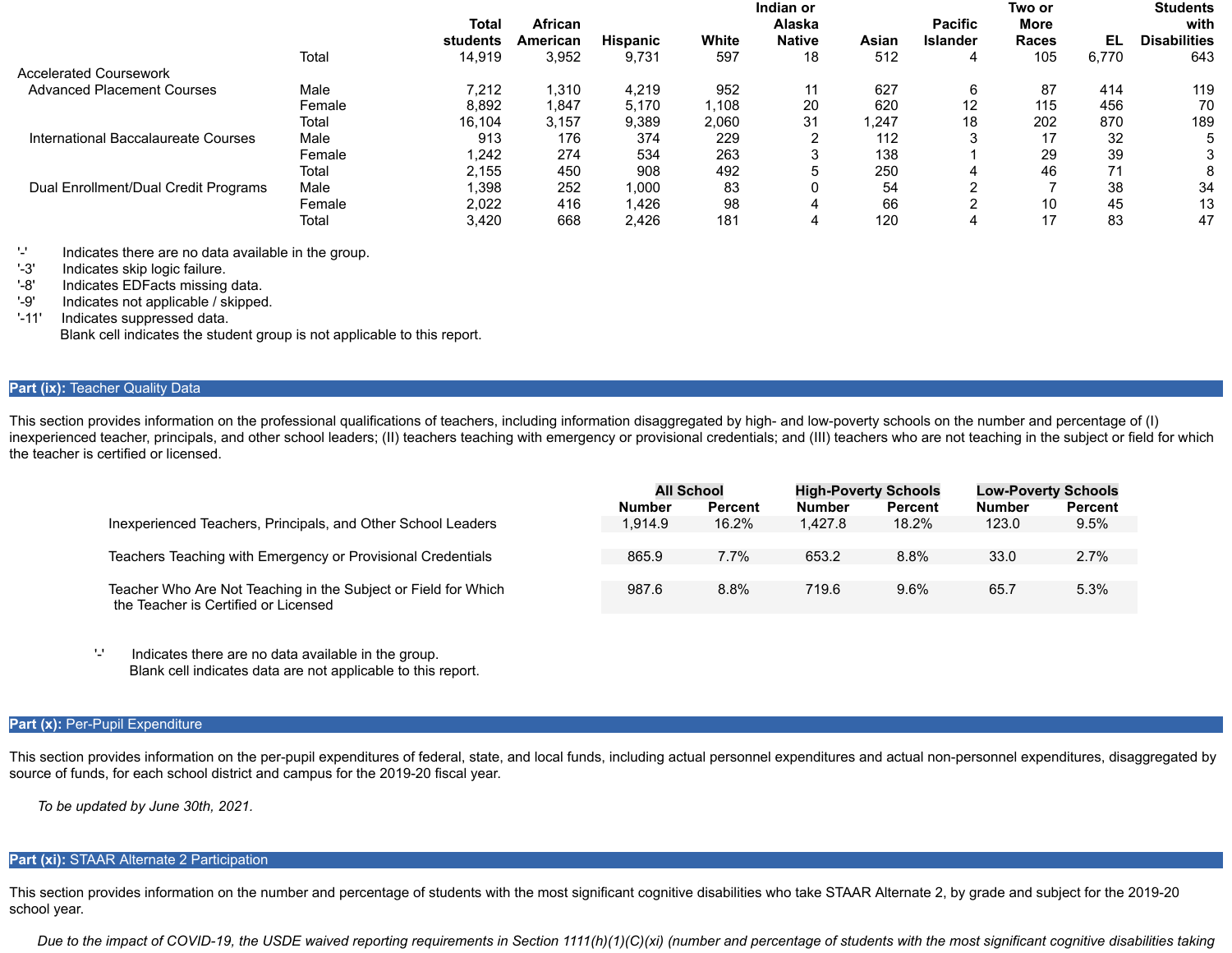*an alternate assessment) for the 2019-20 school year.*

# Part (xii): Statewide National Assessment of Educational Progress (NAEP)

This section provides results on the state academic assessments in reading and mathematics in grades 4 and 8 of the 2019 National Assessment of Educational Progress, compared to the national average of such results.

# **State Level: 2019 Percentages at NAEP Achievement Levels**

|         |                    |                                   |           | % Below Basic  |           | % At or Above Basic |           | % At or Above Proficient |                  | % At Advanced           |
|---------|--------------------|-----------------------------------|-----------|----------------|-----------|---------------------|-----------|--------------------------|------------------|-------------------------|
| Grade   | <b>Subject</b>     | <b>Student Group</b>              | <b>TX</b> | <b>US</b>      | <b>TX</b> | <b>US</b>           | <b>TX</b> | <b>US</b>                | <b>TX</b>        | <b>US</b>               |
| Grade 4 | Reading            | Overall                           | 39        | 34             | 61        | 66                  | 30        | 35                       | 7                | 9                       |
|         |                    | <b>Black</b>                      | 52        | 52             | 48        | 48                  | 16        | 18                       | $\boldsymbol{2}$ | 3                       |
|         |                    | Hispanic                          | 48        | 45             | 52        | 55                  | 21        | 23                       | 3                | $\overline{4}$          |
|         |                    | White                             | 22        | 23             | 78        | 77                  | 48        | 45                       | 12               | 12                      |
|         |                    | American Indian                   | $\star$   | 50             | $\star$   | 50                  | $\star$   | 19                       | $\star$          | $\mathbf{3}$            |
|         |                    | Asian                             | 11        | 18             | 89        | 82                  | 65        | 57                       | 25               | 22                      |
|         |                    | Pacific Islander                  | $\star$   | 42             | $\star$   | 58                  | $\star$   | 25                       | $\star$          | $\overline{\mathbf{4}}$ |
|         |                    | Two or More Races                 | 26        | 28             | 74        | 72                  | 38        | 40                       | 6                | 11                      |
|         |                    | Econ Disadv                       | 50        | 47             | 50        | 53                  | 19        | 21                       | 3                | $\mathfrak{S}$          |
|         |                    | <b>Students with Disabilities</b> | 79        | 73             | 21        | 27                  | 8         | 10                       | 1                | $\overline{c}$          |
|         |                    | English Language Learners         | 61        | 65             | 39        | 35                  | 12        | 10                       | $\overline{c}$   | $\mathbf{1}$            |
|         |                    |                                   |           |                |           |                     |           |                          |                  |                         |
|         | <b>Mathematics</b> | Overall                           | 16        | 19             | 84        | 81                  | 44        | 41                       | 9                | 9                       |
|         |                    | <b>Black</b>                      | 24        | 35             | 76        | 65                  | 32        | 20                       | 3                | $\overline{2}$          |
|         |                    | Hispanic                          | 19        | 27             | 81        | 73                  | 35        | 28                       | 4                | $\mathbf{3}$            |
|         |                    | White                             | 8         | 11             | 92        | 89                  | 59        | 52                       | 16               | 12                      |
|         |                    | American Indian                   | $\star$   | 33             | $\star$   | 67                  | $\star$   | 24                       | $\star$          | 4                       |
|         |                    | Asian                             | 4         | $\overline{7}$ | 96        | 93                  | 82        | 69                       | 45               | 28                      |
|         |                    | Pacific Islander                  | $\star$   | 36             | $\star$   | 64                  | $\star$   | 28                       | $\star$          | 6                       |
|         |                    | Two or More Races                 | 9         | 16             | 91        | 84                  | 51        | 44                       | 9                | 10                      |
|         |                    | Econ Disadv                       | 21        | 29             | 79        | 71                  | 32        | 26                       | 3                | $\mathsf 3$             |
|         |                    | <b>Students with Disabilities</b> | 55        | 54             | 45        | 46                  | 13        | 14                       | $\mathbf{1}$     | $\overline{c}$          |
|         |                    | English Language Learners         | 24        | 41             | 76        | 59                  | 29        | 16                       | $\overline{2}$   | $\mathbf{1}$            |
| Grade 8 | Reading            | Overall                           | 33        | 27             | 67        | 73                  | 25        | 34                       | $\overline{c}$   | 4                       |
|         |                    | <b>Black</b>                      | 53        | 46             | 47        | 54                  | 41        | 15                       | n/a              | $\mathbf{1}$            |
|         |                    | Hispanic                          | 38        | 37             | 62        | 63                  | 19        | 22                       | $\mathbf 1$      | $\overline{c}$          |
|         |                    | White                             | 20        | 18             | 80        | 82                  | 35        | 42                       | 3                | 5                       |
|         |                    | American Indian                   | $\star$   | 41             | $\star$   | 59                  | $\star$   | 19                       | $\star$          | $\mathbf{1}$            |
|         |                    | Asian                             | 8         | 13             | 92        | 87                  | 59        | 57                       | 11               | 13                      |
|         |                    | Pacific Islander                  | $\star$   | 37             | $\star$   | 63                  | $\star$   | 25                       | $\star$          | $\overline{c}$          |
|         |                    | Two or More Races                 | 26        | 24             | 74        | 76                  | 25        | 37                       | -1               | $\mathbf 5$             |
|         |                    | Econ Disadv                       | 43        | 40             | 57        | 60                  | 15        | 20                       | n/a              | $\mathbf{1}$            |
|         |                    | <b>Students with Disabilities</b> | 81        | 68             | 19        | 32                  | 3         | $\overline{7}$           | n/a              | n/a                     |
|         |                    | English Language Learners         | 66        | 72             | 34        | 28                  | 4         | 4                        | n/a              | n/a                     |
|         |                    |                                   |           |                |           |                     |           |                          |                  |                         |
|         | <b>Mathematics</b> | Overall                           | 32        | 31             | 68        | 69                  | 30        | 34                       | $\overline{7}$   | 10                      |
|         |                    | <b>Black</b>                      | 48        | 53             | 52        | 47                  | 16        | 14                       | $\overline{c}$   | $\overline{2}$          |
|         |                    | Hispanic                          | 37        | 43             | 63        | 57                  | 21        | 20                       | 3                | 4                       |
|         |                    | White                             | 20        | 20             | 80        | 80                  | 44        | 44                       | 13<br>$\star$    | 13                      |
|         |                    | American Indian                   | $\star$   | 49             | $\star$   | 51                  | $\star$   | 15                       |                  | $\mathbf{3}$            |
|         |                    | Asian                             | 10        | 12             | 90        | 88                  | 71        | 64                       | 36               | 33                      |
|         |                    | Pacific Islander                  | $\star$   | 45             | $\star$   | 55                  | $\star$   | 21                       | $\star$          | $\overline{\mathbf{4}}$ |
|         |                    | Two or More Races                 | 25        | 27             | 75        | 73                  | 41        | 38                       | 11               | 12                      |
|         |                    | Econ Disadv                       | 41        | 46             | 59        | 54                  | 19        | 18                       | $\overline{2}$   | 3                       |